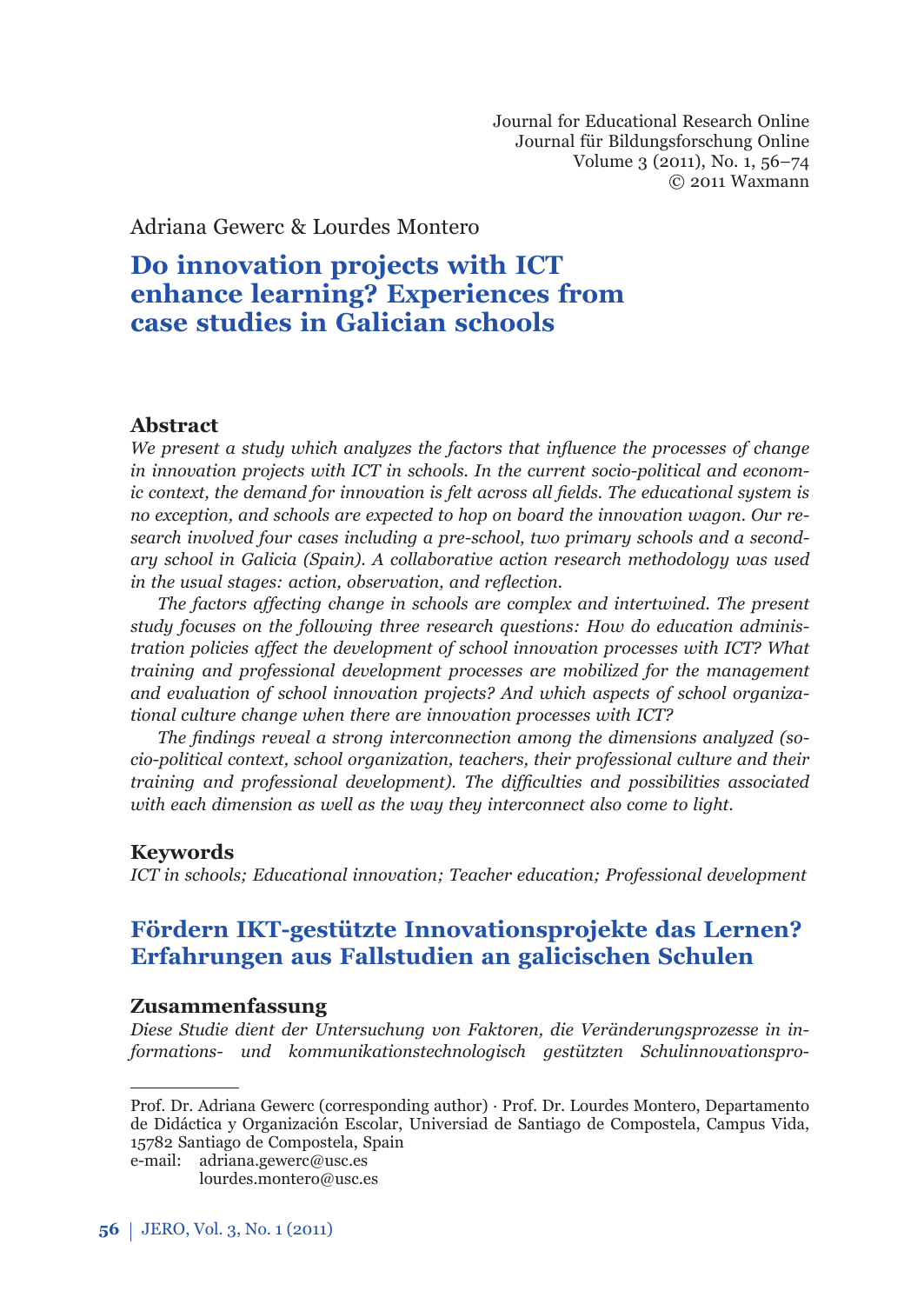jekten beeinflussen. In gegenwärtigen gesellschaftspolitischen und ökonomischen Zu*sammen hängen ist die Forderung nach Innovationen auf allen Feldern spürbar. Das Bildungssystem ist dabei keine Ausnahme und von Schulen wird erwartet, dass sie auf den Innovationszug aufspringen. Die Untersuchung umfasst vier Fälle in Galicien (Spanien): eine Vorschule, zwei Primarschulen sowie eine Sekundarschule. Dem methodische Ansatz der kollaborativen Handlungsforschung gemäß erfolgte die Untersuchung in den Stufen Handlung, Beobachtung und Reflexion.* 

*Faktoren, die Veränderungen in Schulen betreffen, sind komplex und miteinander verwoben. Der Studie liegen die drei folgenden For schungsfragen zugrunde:*  Wie beeinflussen Strategien der Bildungsadministration die Entwicklung von Schulinnovationsprozessen mit IKT? Welche Aus- und Weiterbildung und welche pro*fessionellen Entwicklungsprozesse werden für die Durch führung und Evaluation von Schulinnovationsprojekten bereitgestellt? Und welche Aspekte der schulischen Organisationskultur verändern sich im Zuge informations- und kommunikationstechnologisch gestützter Innovationsprozesse?*

*Die Befunde zeigen starke Querverbindungen zwischen den untersuchten Dimensionen auf (gesellschaftspolitischer Kontext, Schulorganisation, Lehrkräfte sowie deren Berufskultur, Aus- und Weiterbildung). Außerdem erhellen die Ergebnisse die Schwierigkeiten und Möglichkeiten, die mit den einzelnen Dimensionen verbunden sind, sowie die Art und Weisen ihrer Verknüpfung.*

#### **Schlagworte**

*Informations- und Kommunikationstechnologien in Schulen; IKT; Bildungsinnovation; Lehrerbildung; Berufl iche Weiterbildung*

### **1. Introduction**

In this article we present a three-year study, financed by the Spanish Ministry of Education (reference SEJ2005-08656), whose main purpose was to analyze the factors that influence the processes of change in innovation projects with Information and Communication Technologies (ICT) in schools.

In the context of an information society with omnipresent ICT, educational research should contribute to analyzing ICT integration in educational spheres, the development of innovation processes, and the continual improvement of teaching quality. The incorporation of ICT into schools can represent a qualitative jump that disrupts the meaning of the school institution. If this is to occur in the not too distant future, this is due to the fact that ICT are not merely tools but that these technologies entail a new way of accessing knowledge and disseminate referents and values that do not exhaust – or at least they should not – the referents and values that make up the nature and intentions of the school system (Escudero, 1995).

Education policies often associate innovation with school integration of ICT. In fact, ICT themselves are even attributed innovative potential. However, it is often overlooked that meaning is conferred by the specific contexts in which ICT are placed.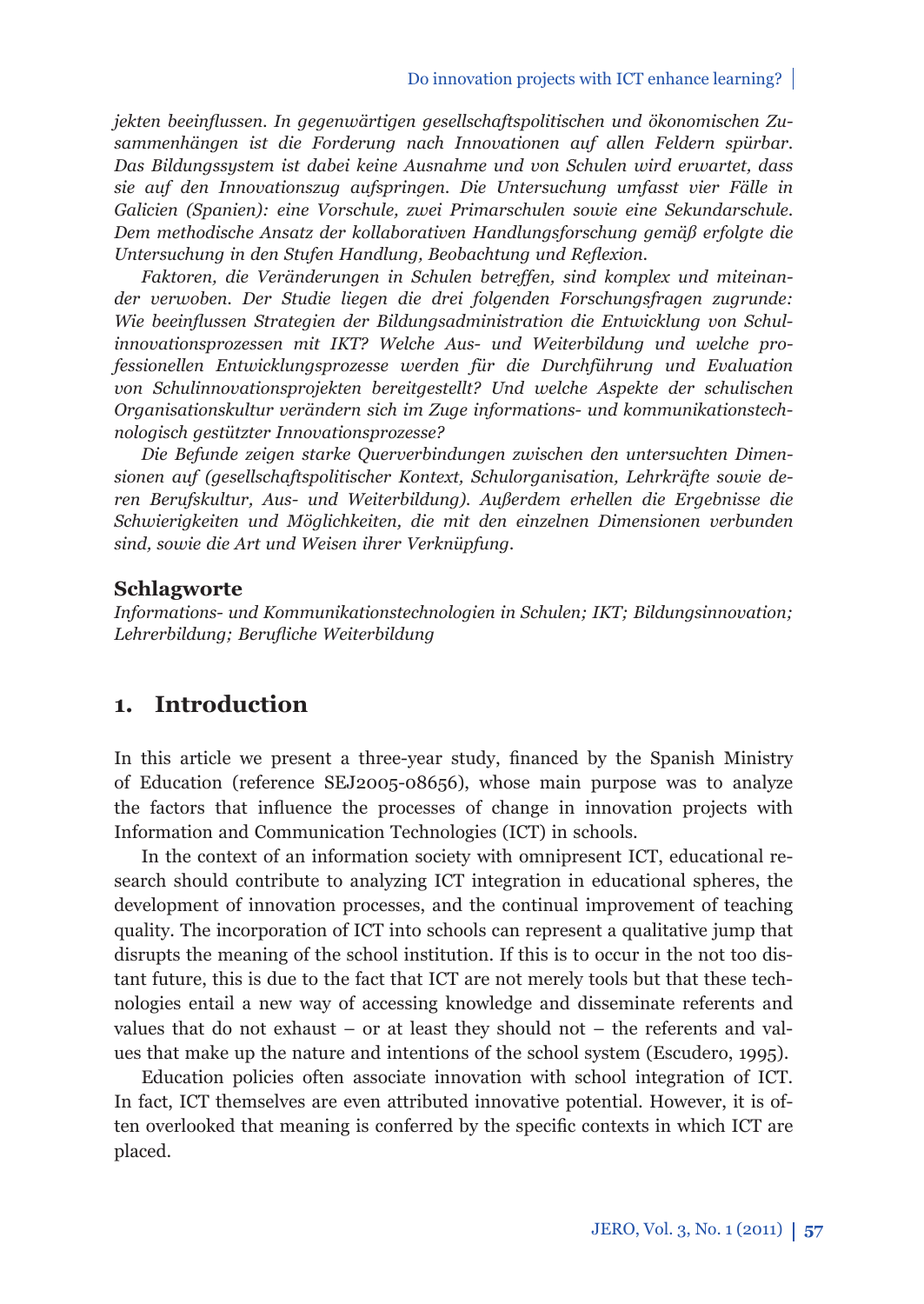Our study is based on the idea that the potential for change of incorporating ICT is related to the way in which it is integrated into the school's educational project. The time dedicated to reflecting on the educational possibilities is a crucial factor. Reflection at this level implies modifying school structure in terms of organization, curriculum, and methodology. Most earlier studies address the issue by focusing on only one aspect of school structure (San Martín, 1995; Fullan, 2002; Martínez-Bonafé & Adell, 2004; Sancho, 2006; Nachmias, Mioduser, & Forkosh-Baruch, 2008). Our approach emphasizes the close relation among all dimensions, and adds the inestimable weight that teacher's professional development has in educational change processes (Montero, 2007).

### **2. Background**

Previous studies have shown that innovation processes with ICT are potentially disruptive instruments<sup>1</sup> that can affect the practices in force at educational institutions. The literature clearly shows that changes in school teaching and organizational practices are multi-determined and complex. Integrating ICT into schools has been shown to depend on a variety of factors such as: teachers' beliefs and theories on education, their training, education policies, school practices and organizational culture of the school itself (Hargreaves, 2003; Law, Pelgrum, & Plomp, 2008; Montero, 2007; Mumtaz, 2000; Somekh, 2008; Webb & Cox, 2004). It is relatively safe to say that the available research has shown that sustainable and supportive conditions for innovation in schools require a mixture of personal, institutional, and leadership factors.

As far as the Spanish context is concerned, the literature describes a varied landscape. There is a decentralized education system under the authority of different autonomous communities. Policies and practices have developed according to the peculiarities of each region. There are clear historical, cultural, political and economic differences among the different autonomous communities regarding the implementation and use of technologies at every education level, which the proliferation of European Union-financed initiatives has not alleviated. Autonomous communities do not have the same level of wealth nor the same infrastructure to support technological development. Policies for providing schools with hardware are dated before the Lisbon Strategy was launched by the European Union. Although these policies still continue, the research almost unanimously suggests that they have had little impact on teaching innovation (Area, 2004; San Martín, 2009).

Every autonomous government has a framework for implementing ICT into its society and schools. In the specific case of Galicia, we can point out three such

<sup>1</sup> The concept of disruptive technology is taken from Christensen and cited by Law (2008) referring to the analysis of the potential of technology as a catalyst for change in educational institutions.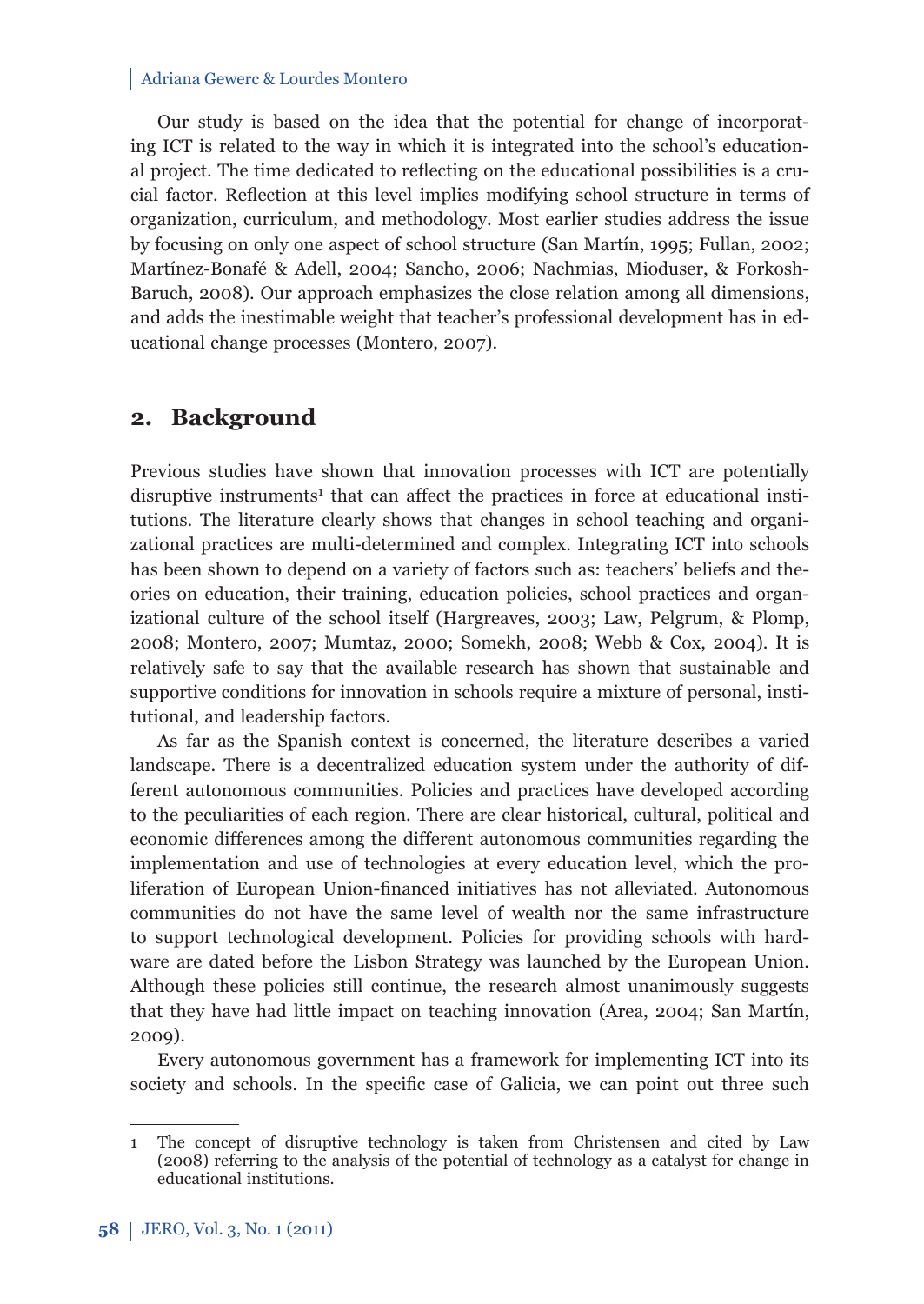projects from the 1990s, (Estrela, Abrente y SIEGA2) (Gewerc, 2002; Gewerc & Pernas, 1998; Gewerc & Vidal-Puga, 2002; Montero, 2007).

The Galician context has its own peculiar conditions characterized by a digital gap, an aging and dispersed population, low income level, a scarcity of services and content, precarious infrastructure, and scant training and information. The eEspaña 2007 report listed Galicia, after Extremadura, as one of the communities with lowest household access to ICT, considerably below the national average (Fundación Orange, 2008). Outside of urban areas, it is difficult to get broadband access in Galicia, and there is still no policy in sight for reducing the digital gap that is so real for those who have to bear it on a daily basis. All of this is clearly recognized by the Galician Strategic Plan for the Information Society (PEGSI 2007–2010), which recognises the need for information-society infrastructure to bridge the digital gap resulting from the unavailability of access to communication services. As a long-term objective, the plan focuses on the extension of telecommunications services, especially broadband, throughout the Galician territory.

These background conditions have made schools the target. Education policies for the provision of hardware have received a great deal of media coverage and reflect a "hope" for bridging the gap.

From the perspective of much needed educational innovation, however, this effort by the different administrations of providing equipment has generally confirmed the analysis by Cuban (1986, 2001) insofar as expecting too much from new resources (whether they be computers, interactive whiteboards, etc.) as being generators, in and of themselves, of the desired changes in schools.

Nevertheless, because of this effort, the difficulties faced by our schools in incorporating ICT into their daily educational activity are currently not so much the result of scarcity in resources or Internet access (although both may sometimes still constitute a problem) as they are the result of scarce support, school organization, the lack of genuine projects for incorporating resources, attitudes, competencies, and teacher training (Mumtaz, 2000; Montero, 2007, 2009; Voogt, 2008; Somekh, 2008).

Our research in this field has attempted to determine the processes that schools go through. We have attempted to discover what is undocumented and shed light on issues such as: the role of teachers, their beliefs, feelings and experiences when using ICT, the changes that teaching and learning activities undergo as a result of this incorporation, the changes in school management and organization, the training needs that arise, the support that is required, the people who are pivotal in the process, and whether the ways of knowing, learning and communicating are truly transformed with the incorporation of ICT into schools.

<sup>2</sup> The *Estrela* project was started in the late 1980s to introduce computer technology into secondary education. *Abrente* is for K12; and *SIEGA* (Galician Education Information System), which addresses the Lisbon demands, started operating in 2000–2001 and involved management, training and technical support. For example, through this project teachers were provided with e-mail accounts for use in all administrative procedures.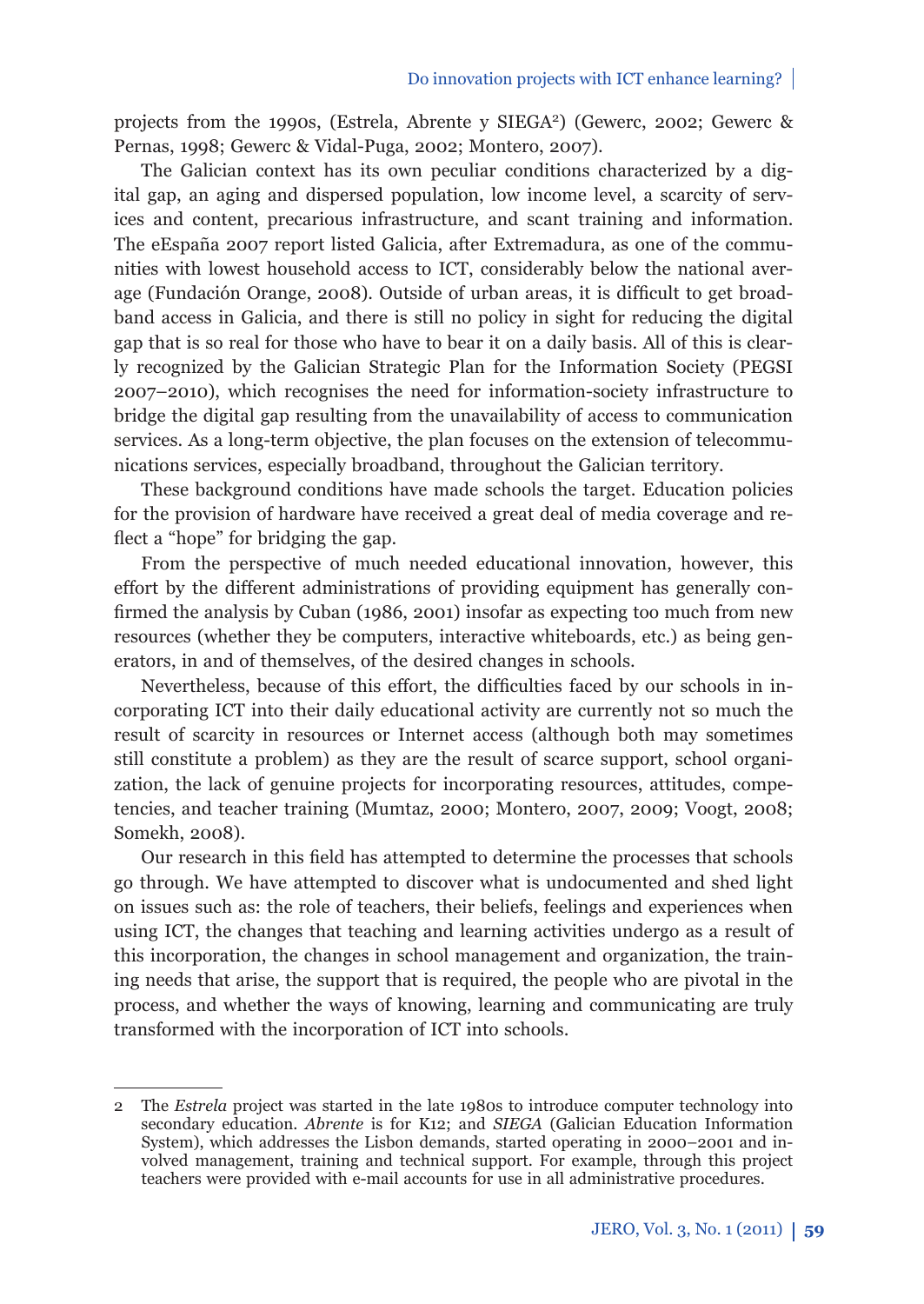After analyzing the results from previous research (see Montero, 2007, 2009), we clearly saw the need for placing ICT integration within a greater context of innovation that promoted a break from the dominant models of use. It was our hypothesis that when this does not occur, ICT may actually favour the reproduction of the school *grammar* (Tyack & Tobin, 1994) currently in force. Thus, we reached the conclusion that school incorporation of ICT does not represent an improvement in teaching and learning processes if it is not accompanied by a comprehensive school project addressing the necessary organizational and methodological changes. Indeed, it must be accompanied by a change in the educational model (Martínez-Bonafé & Adell, 2004; Montero, 2007; Sancho, 2006).

All of this led us to propose, between 2006 and 2009, a study delving into the possibilities and limitations of innovation in schools by analysing the design, development and consolidation of changes brought on by ICT in educational practices. We followed in the line of research focusing on the disruptive quality of technologies described by Nancy Law (2008) using the concept coined by Christensen to analyze the relation between technology and teaching practices. According to this view, technologies can act as a vehicle for change in schools, help to develop the curriculum and provide new objectives, processes and relations. Our interest focussed precisely on the processes gone through when technologies are integrated for a disruptively innovative purpose, and to identify the most limiting and/or enabling factors.

Our study builds on the tradition of research with the following characteristics: teachers are considered to be builders of their own professional knowledge, drawing from different traditions that value reflection in and on action (Schön, 1992, 1998); research on practice is seen as an educational opportunity; professional development and conquest of "adulthood" by teachers is considered valuable (Zeichner & Nofte, 2001); having an inquiry-oriented education approach (Cochran-Smith, Feiman-Nemser, & McIntyre, 2008; Cochran-Smith & Lytle, 2003; Lieberman & Miller, 2003); and belief in the specific contributions that action-research (AR) and collaborative research can make to the professional development both of teachers and the research team itself (Korthagen & Vasalos, 2005; Savoie-Zajc & Descamps-Bednarz, 2007). In consequence, teachers are here considered to be users and generators of knowledge and not merely transmitters.

Innovation is one of our key concepts. We consider it to mean an intentional proposal, from within schools themselves, woven in the midst of their community, in the hope of providing answers to the needs of a changing environment (Gather Thurler, 2004; García Gómez, 2004). We have also been inspired by inquiry as an approach to teacher education (Lieberman & Miller, 2003), as a lifelong learning attitude of innovation and collaborative work, a structural reason for continuing teacher education in "knowledge-based" societies.

The accompanying research was based on this theoretical-methodological frame work. The principles that buttressed our action were the following:

• Changes cannot be solely technical but must involve school organization, its fundamental culture and its key protagonists. This principle derives from the the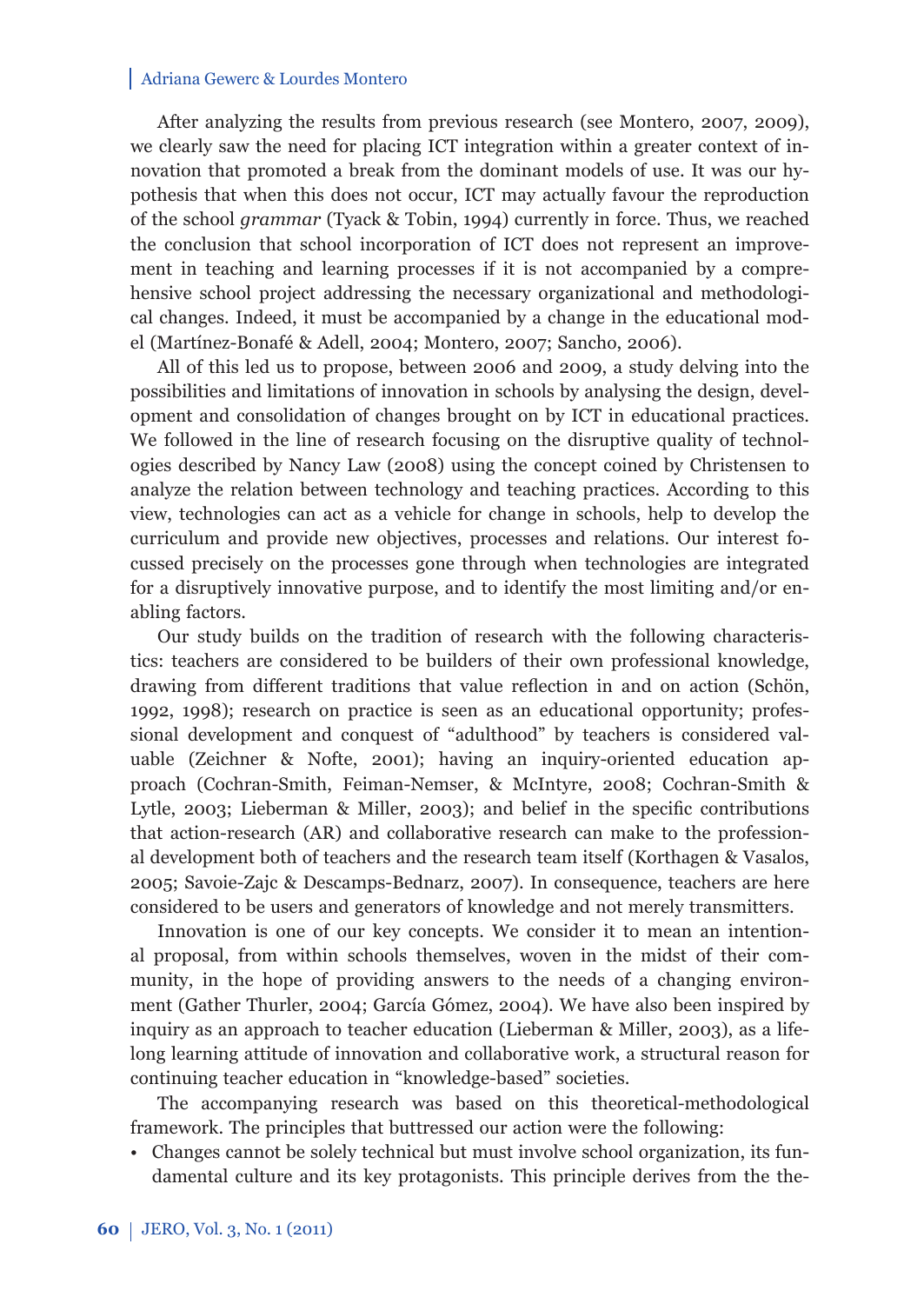ory of change by Watzlawick, Weakland, and Fisch (1995), where it is understood to be a restructuring of the conceptual or emotional framework in which a given situation is being experienced (López Yáñez, 2005). Thus, changes in education and learning require changes in teacher conceptions, attitudes and routines (Fullan, 2002; Hargreaves, 2003).

- ICT can be a disruptive vehicle that helps school organizations find renewed social meaning and their role in the current society, in this way critically addressing the challenges posed by the knowledge economy. These tools, like the forces behind the creation of the information society, play a significant role in the change that so deeply affects content and skills (Nachmias, Mioduser, & Forkosh-Baruch, 2008).
- Innovation is an internal process, which can be aided from outside by choosing and implementing a suitable strategy and deploying the skills of advisers and internal leaders (Fullan, 2002; Gather Thurler, 2004*;* Gewerc & Pernas, 2004; Hargreaves & Fink, 2006; Marcelo, 2008; Martínez Bonafé, 2008; Montero & Gewerc, 2010).

## **3. Methodological approach**

The research involved four case studies with elementary and secondary schools in Galicia (Spain) that had teaching innovation projects using ICT. We used a collaborative research-action approach with the usual stages of planning, action, observation, and reflection (Avgitidou, 2009; Kemmis, 2009; Kemmis & McTaggart, 1988, 2000).

Our methodology consisted of a study of cases (Stake, 2000), which was longitudinal (in its broad procedural sense, and continuous over time), collaborative, and in the direction of sustainable innovation (Hargreaves, 2002, 2003; Hargreaves & Fink, 2006, 2008). It was collaboration between the university and the schools defined as an accompaniment on a project chosen by each school. Thus, our starting point was the work with each school on its own project: pondering, debating, contributing, and helping to identify the different work areas for each group to focus on. Innovation was considered to be whatever they defined as such. Undoubtedly, analyzing the meanings attributed to this concept was also part of the work carried out and its conceptualization underwent changes during the three years of work.

The research went through a series of phases: selection and negotiation with the schools, mutual exploration and discovery, and project reformulation. In the latter stage, we had the opportunity to work together on characteristics, conditions, difficulties, attitudes and assessments of the ICT integration processes in each of the innovation projects presented.

The case selection process was carried out in two stages: a preliminary-selection and a final selection. We were interested in finding active examples im-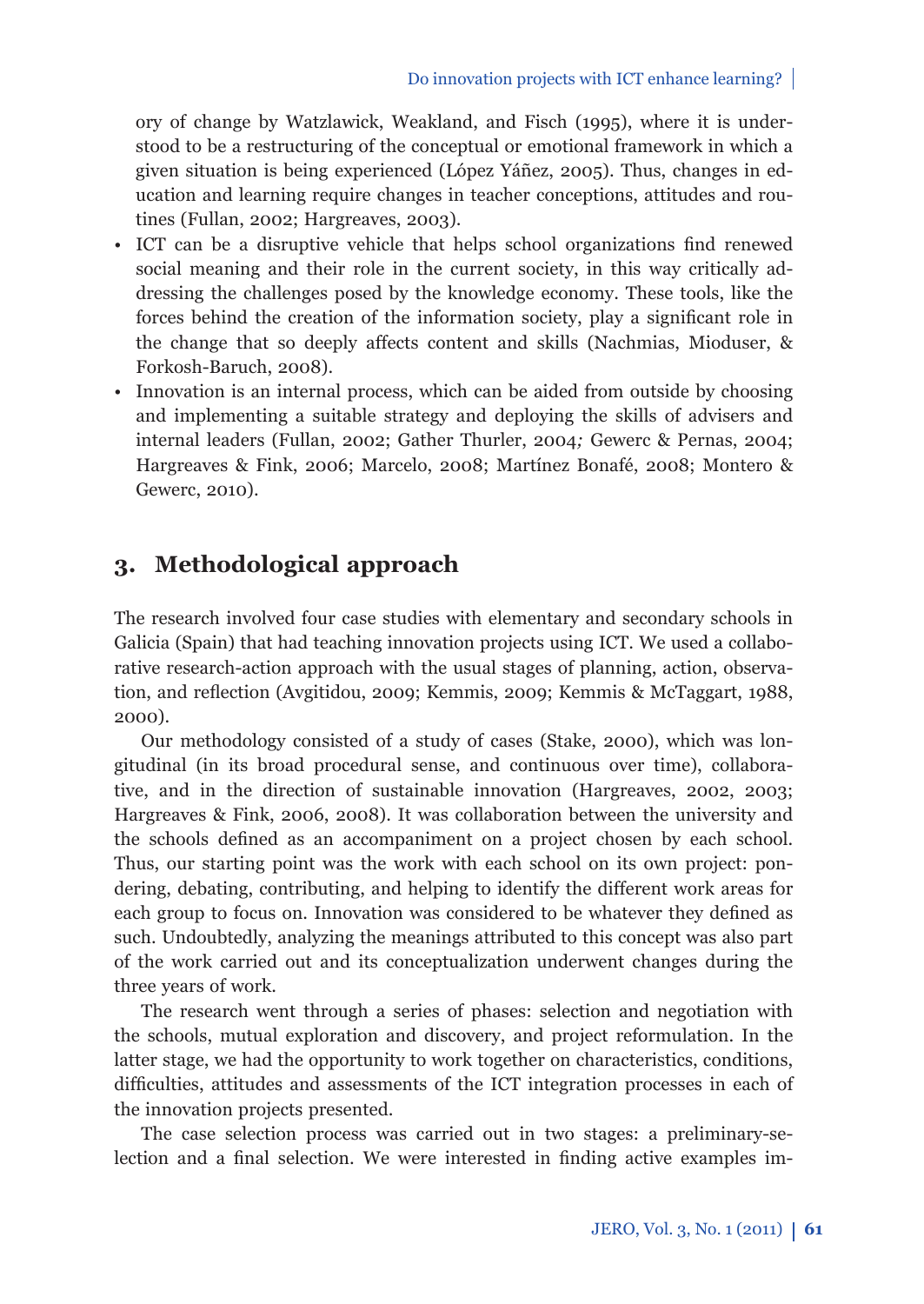mersed in the process of innovation with ICT. Initially, we used a database from an earlier study in 2003–2006 (Montero, 2007). The preliminary selection identified 20 schools that were sent a letter inviting them to participate in the study. The selection process was later limited to the six schools that answered positively. Afterwards, interviews were conducted to determine the four centers which would finally make up the study group. These four were considered to exemplarily represent the organizational structure of Spanish schools. The selection criteria were: the existence of a genuine project and an innovative use of ICT (a breakthrough in methodology that went beyond the pursuit of good practices).

The final sample included a *Centro Rural Agrupado* (CRA – Grouped Rural School), a *Centro de Educación Infantil y Primaria* (CEIP – Pre-school and elementary school center), a *Centro Público Integrado* (CPI – Integrated public school) and an *Instituto de Enseñanza Secundaria* (IES – Secondary school). All of them are located in the Autonomous Community of Galicia.

The university-school collaboration focused on accompanying the process of moving an innovation project forward, walking side by side, observing the process in a participative manner and supporting reflection on practice (classroom and online) as well as advising and intervening when requested. In this sense, the actionresearch brought together the clinical, recursive, participative, qualitative, and reflective aspects mentioned by Pring (2000, as cited in Latorre, 2004, p. 28).

The following research tools were used: reports on periodical meetings, indepth interviews with key informants (principal, advisers, experienced and beginner teacher participants and non-participants), and observation of lessons with and without participating. In each case, the protocols reflected the questions posed by the study.

After selecting the schools<sup>3</sup>, four work teams were organized. These subgroups adapted to the problems posed by each school and its workflow in a customized way such that the rhythm reflected the needs of each specific context and not the application of a standardized solution. Meetings were held bi-weekly at each school for two hours and were audio recorded. Transcripts were then analyzed to prepare a progress report that was sent back to the school for joint reflection regarding the process carried out. At this point, problems, needs, difficulties and advances were addressed and experiences were shared among the schools. The fact that reports were prepared by consensus with the teaching staff based on these meetings made it possible to share developments among all research teams, and to reach a level of detail that allowed for a meaningful analysis and reflection processes. In addition to the four research teams at each school, a fifth team was set up which included researchers and technicians funded by the project to analyze the aforementioned reports and extract specific needs as well as provide possible solutions and technical support for the innovation proposals at each school.

Every work session represented an important learning space with reflection as its foundation. One of the first areas of resistance we encountered was precisely

<sup>3</sup> See http://stellae.usc.es/pietic.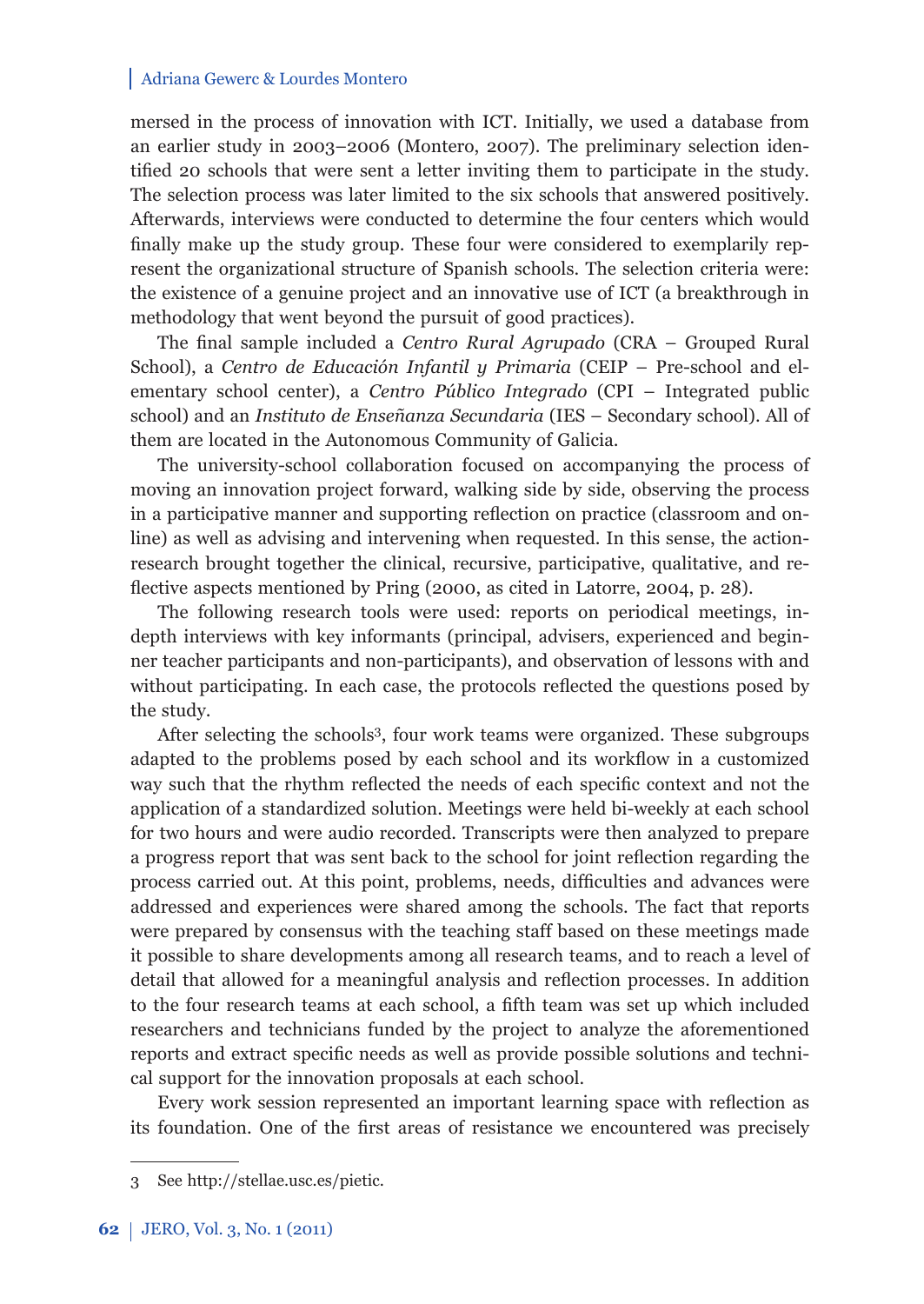### Do innovation projects with ICT enhance learning?

this: the professional culture of the teaching staff was somewhat at odds with reflection, which was sometimes considered by teachers to be a waste of time or an issue that is only concerned with university. Moreover, the professional socialization of teachers does not provide time and space for analysis and their labour conditions. Together with the scarcity of pedagogical support for teachers, this can hinder the critical analysis of beliefs and practices (Hernández & Sancho, 2001; Montero, 2007; OECD, 2009).

After analyzing this resistance, including resistance from university researchers, a joint routine developed allowing the participating cultures (university and teaching staff from the participating schools) to find common ground and balance for the benefit of the work being carried out. Meetings were also used to provide counselling, technical support, and training in the use of technology (e.g. better use of CMS, simulation software like Squeak, webquest design, using a PLE (Personal Learning Enviroment)). Meetings were also an opportunity to reflect on the practice of teachers and researchers as well as to make adjustments in the study procedure.

After collecting all this data, an interpretative content analysis was carried out (Tesch, 1990; Glaser, 1978, 2002). We used an inductive analysis method applying the conceptual saturation principle to generate dimensions and categories. The following ones were identified:

- Socio-political context (national and regional education policies);
- School organization (school culture, atmosphere, communication, distribution of time and space, teaching and learning concepts, micro-politics, attitudes regarding conflict); as well as
- Teachers, their professional culture (educational and professional beliefs, attitude towards ICT, student perceptions), and their training and professional development.

This group of dimensions and categories represented the basis for each case study report. A cross-sectional analysis of the four cases was carried out to determine the common and unique aspects. Within this frame of reference, our research questions were posed in the following way:

- How do education administration policies affect the development of school innovation processes with ICT?
- What training and professional development processes are mobilized for the management and evaluation of school innovation projects?
- What aspects of school organizational culture change when there are innovation processes with ICT?

We will now go on to present evidence obtained from the support process at each school, as well as general research conclusions.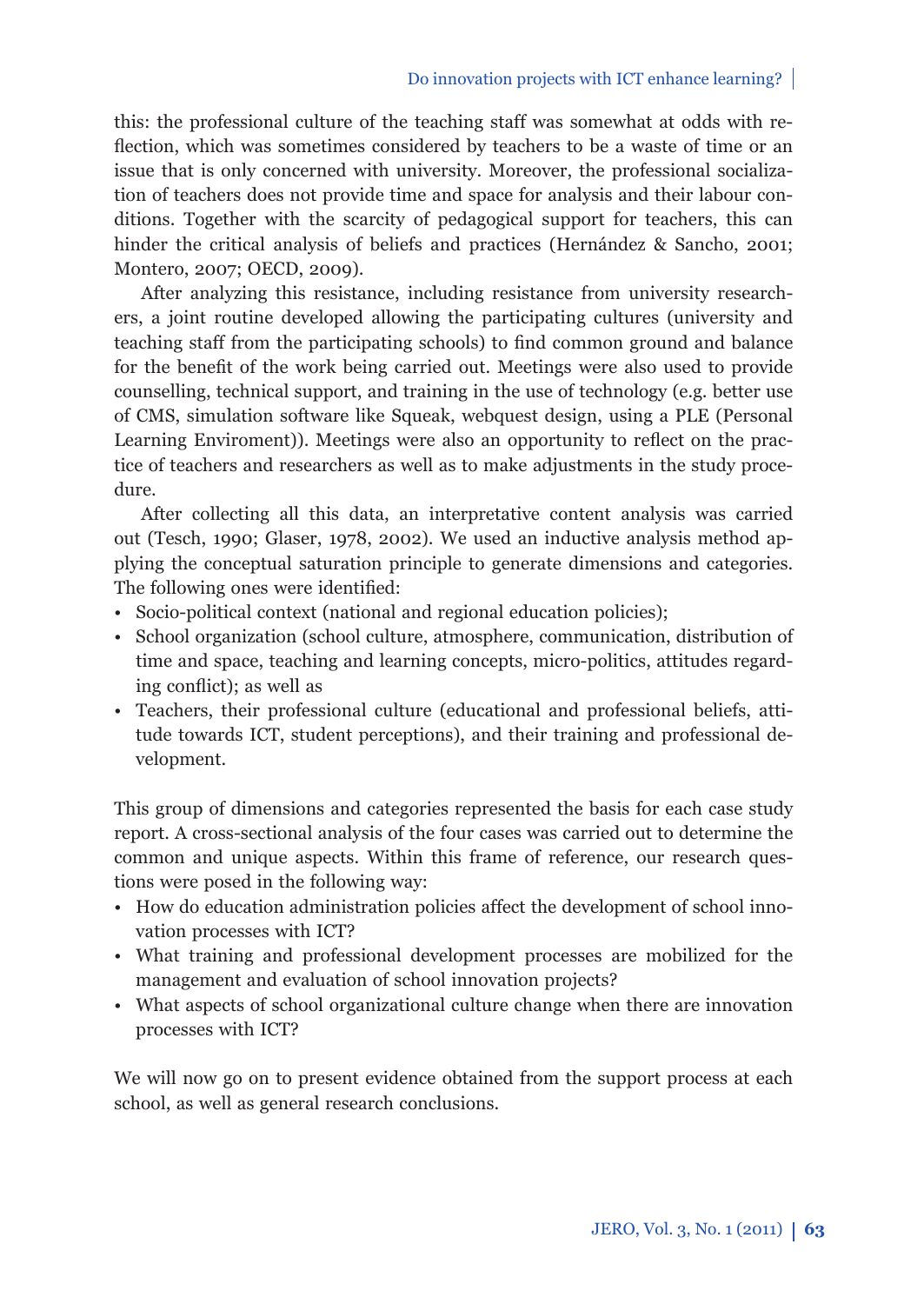### **4. Results**

Despite the fact that the aim of our study was not to compare the processes at each school, we detected some similarities and differences that should be pointed out. One of the similarities relates to the influence of education policies on practices, which refers back to the first research question we posed. Although each school interprets policy on the basis of their own organization, all schools are affected by it (Montero & Gewerc, 2010; Tondeur, Van Keer, van Braak, & Valcke, 2008).

The innovation projects we worked on at each school clearly affected the professional culture, beliefs and attitudes of the teaching staff as well as the "grammar" of the school (Tyack & Tobin, 1994). We will now describe one of the innovation projects carried out at a participating school which clearly shows the close ties between organizational conditions and teachers' professional culture.

### **5. Innovation: From policy to educational practices**

From the outset of the study, we perceived that policies being applied in the Autonomous Community of Galicia were creating some confusion among participating teachers. Thus, we saw the need to analyze them in depth as something that, far from contextual or external,<sup>4</sup> seeps into the walls of schools and helps to consolidate a way of thinking, doing and feeling about change processes.

That is why we say that the economic, social and political context is not only a frame of reference but also a text that marks the limits of what is possible and desirable, and helps to determine the life of schools by channelling educational practices.

Nowadays, in education as in other fields, the need for innovation is often mentioned in initiatives spawning from public institutions. We might even say that the imperative to innovate, yet another indicator of the knowledge economy, is itself being attributed value, beyond the actual changes or improvement that may be spurred. There is a demand for constant change, as if movement itself promoted improvement, defined as a gradual adaptation to conditions imposed by the market economy. As Ball (2007) expresses magnificently, never before have the political discourse and education regulations been so full of words such as improvement, transformation, reform, excellence and innovation, based on modernization or the demand for innovation in schools.

How was this reflected in our experience during the research process?

For example, in recent years, education policy relating to the integration of ICT in schools has used contests and awards as a way to complement hardware

<sup>4</sup> Some authors also call them "non-manipulative" or exogenous factors, which are always interrelated with endogenous or specific factors of the school and teaching staff itself (Drent & Meelissen, 2008). In our view, the external-internal division is not so clear, therefore, we proposed to analyze how policies are experienced by teachers and schools as well as how policies regulate educational practices.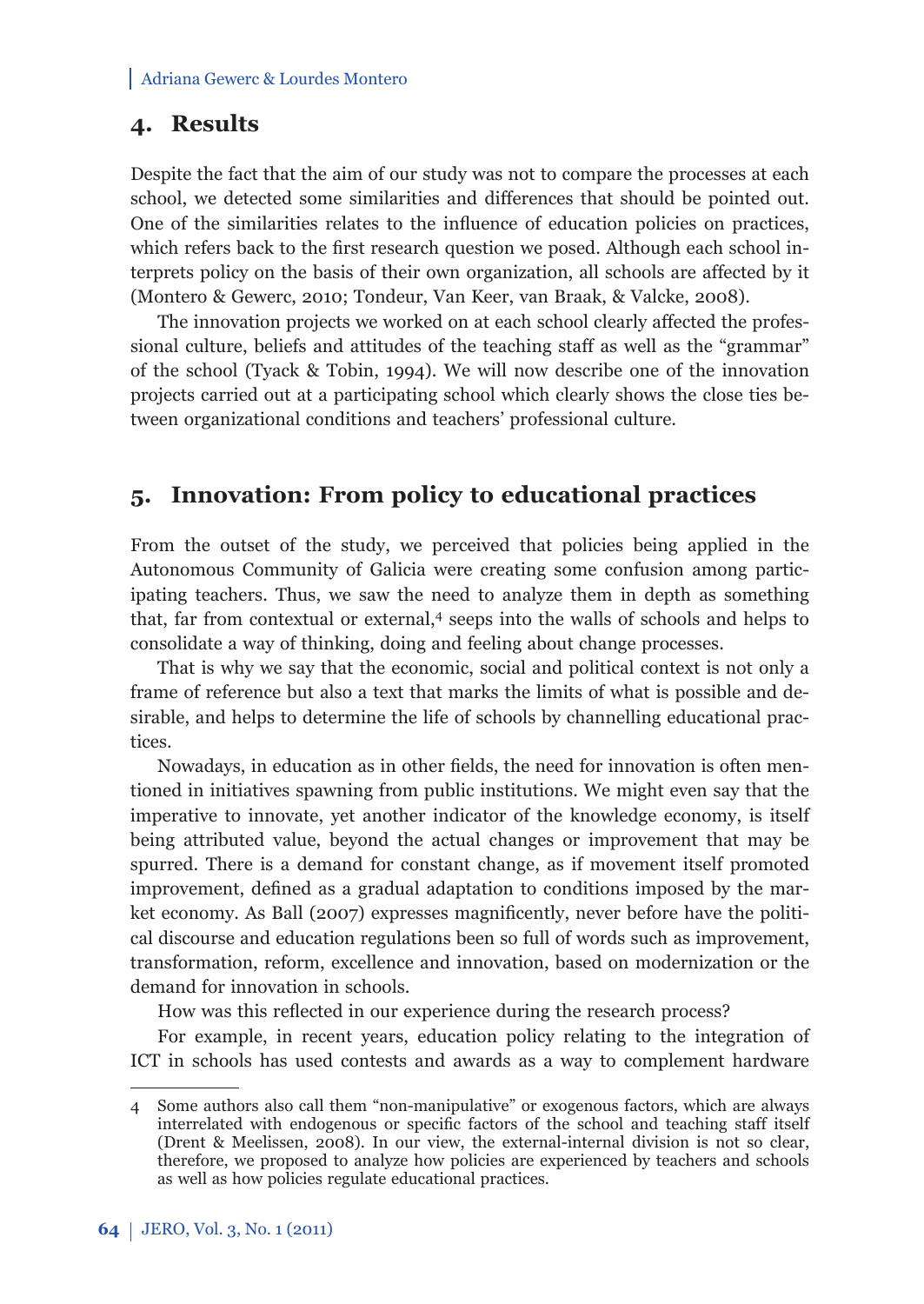#### Do innovation projects with ICT enhance learning?

resources. Institutions that hope to be recognized must submit a project that "proves" a concrete innovation or an example of "good practices". If they are selected, the prize usually consists of cutting edge hardware resources. In general, this material does not represent an actual need for the school; instead it is desired for its "novelty" and responds to what schools today "must have", as is the case of interactive whiteboards. Only after these tools enter schools one starts thinking about their potential use and the technical training they require.

The calls for these contests and awards refer to the need for innovation as a response to social demands, suggesting an idea of "novelty" and improvement in teaching practice. This political discourse compels schools to rethink themselves by promoting concrete actions bearing the name "innovation" and school are "forced" to participate in order to be considered in such a way.

Therefore, schools have been witness to an epidemic of projects: for libraries, the integration of immigrants, gender equality, environment, drug prevention, cohabitation and, shall we also say, ICT (not usually listed alongside the others). At the beginning of the 2007–2008 academic year, to address a specific demand by the education administration, we witnessed how the teaching staff became anxious over the need to "submit" projects, many of which were mere formalities elaborated by a few people and sometimes without any prior reflection on what an innovation proposal should mean. And this was translated into a kind of frantic activity with a variety of actions, which were sometimes disconnected. Furthermore, the teaching staff often felt stretched by the demands of the projects in which they were participating, having no time to plan rationally or to reflect on their own practice.

Thus, the school is seen as "obligated" to participate and become part of the new narrative on the value of innovation and change. Innovation and its various packages (massive shipment of certain resources, technological tools as awards, etc.), constitute a methodology to rethink schools and also for schools to rethink themselves. In a certain sense, one learns a way of *being* that is recognized by evaluators, in the hopes that the school "fits in" with the values that are supported, as suggested by Ball (2007).

Nevertheless, we have seen that individual schools, more than the administration, have sufficient skills to resolve their problems through innovation and institutional change. Even so, failing to participate in the demands made by the administration comes at a high cost. Many teachers get involved in proposals, without expecting support (material and symbolic) from official sources. This represents a fight against the tide involving too much personal effort which is very short lived from the standpoint of innovation sustainability (Fullan & Stiegelbauer, 2000).

On the other hand, when one dances to the rhythm of the administration, support translates into more equipment – not including, however, the maintenance and technical support needed for keeping up the equipment. Thus we can see the attention deficiencies and contradictions of the education administration. Teachers perceive that the education administration is insensitive to their demands. They denounce a lack of support and that they are given what was not requested or con-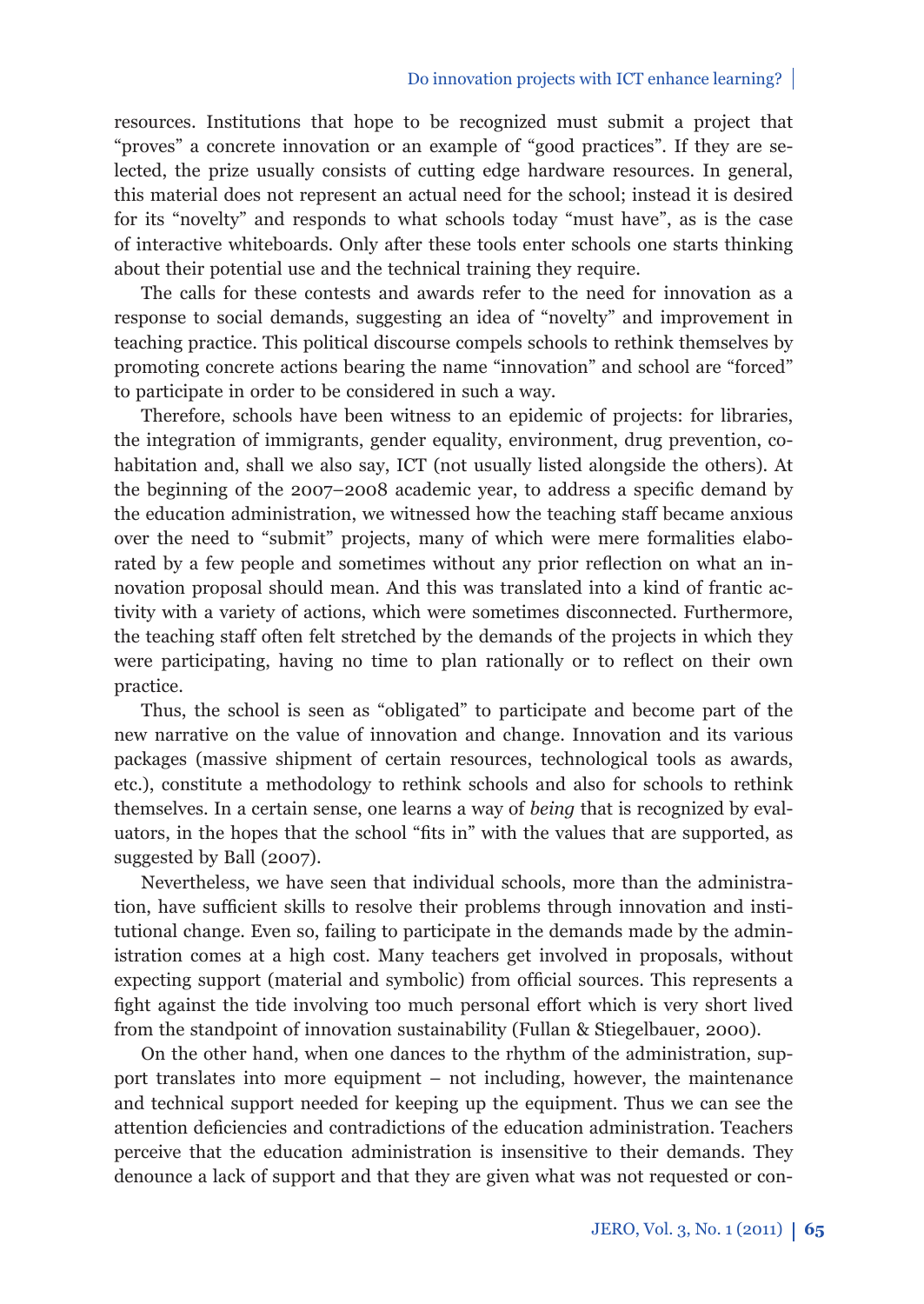sidered to be a priority. This is one of the limitations that the majority of researchers point out as a conditioning factor for ICT integration into schools (Cox, 2008; Mumtaz, 2000; Somekh, 2006, 2008; Webb & Cox, 2004). It is not a simple issue, and it is limiting many innovative forces in addition to frustrating teachers.

It could be said that proposals stemming from the education policies of the autonomous administration are inconsistent and reveal a technical and superficial view of change. They indicate a bureaucratic view of the administration that provides the same treatment and solutions to users in diverse contexts. The education administration is also conveying a view that innovation is equivalent to the artefact being utilized, and is helping to shape a way of appropriating technology as though its mere presence was enough to transform the context of teaching and learning activities.

### **6. Teachers: From projects to practices**

As we have already mentioned, policies present innovation as a set of materials and resources. This is, perhaps, the most visible aspect of change and the easiest to apply in a merely literal sense. Therefore, one of teachers' most deeply rooted beliefs regarding innovation with ICT may be reinforced by the administration. The aim of our research was to "accompany" the participating school along a journey involving reflection on what is done, the usual ways of proceeding in the classroom, and the changes involved in using a computer tool.

However, changes in the didactic approach or in the way of using new materials are more difficult when new skills and new ways of conducting teaching activities are required. Changes in beliefs are very complex: they put into question individuals' fundamental values regarding the objectives of education (Hermans, Tondeur, van Braak, & Valcke, 2008). Moreover, these beliefs are often not explicit nor the object of discussion, but they are rather buried deep at the level of presupposition. That is why we cannot disregard the subjective aspect of change; that is, the emotions that coexist with proposals, either supporting them or slowing them down.

It is also important to recognize that in order for changes to represent an improvement, they have to be grounded in practice, and this is defined within the cultural meshwork of the organization. A change based on this underlying philosophy in ICT could represent a catalyst but it cannot be merely the sum of individual changes, or a solitary event in the school. Change is a process involving the organization as a whole and each one of its members has to learn new ways of thinking and acting (Fullan, 2002). Nothing changes if the organization's processes of construction and interpretation are not altered. The organization is a cultural artefact, not simply a structure and, therefore, the most invisible and determinant dimensions in the life of a school are the result of how people build and configure organizations. With this in mind, it is not a question of doing new things just because they are new, but rather it is a commitment to change through an understanding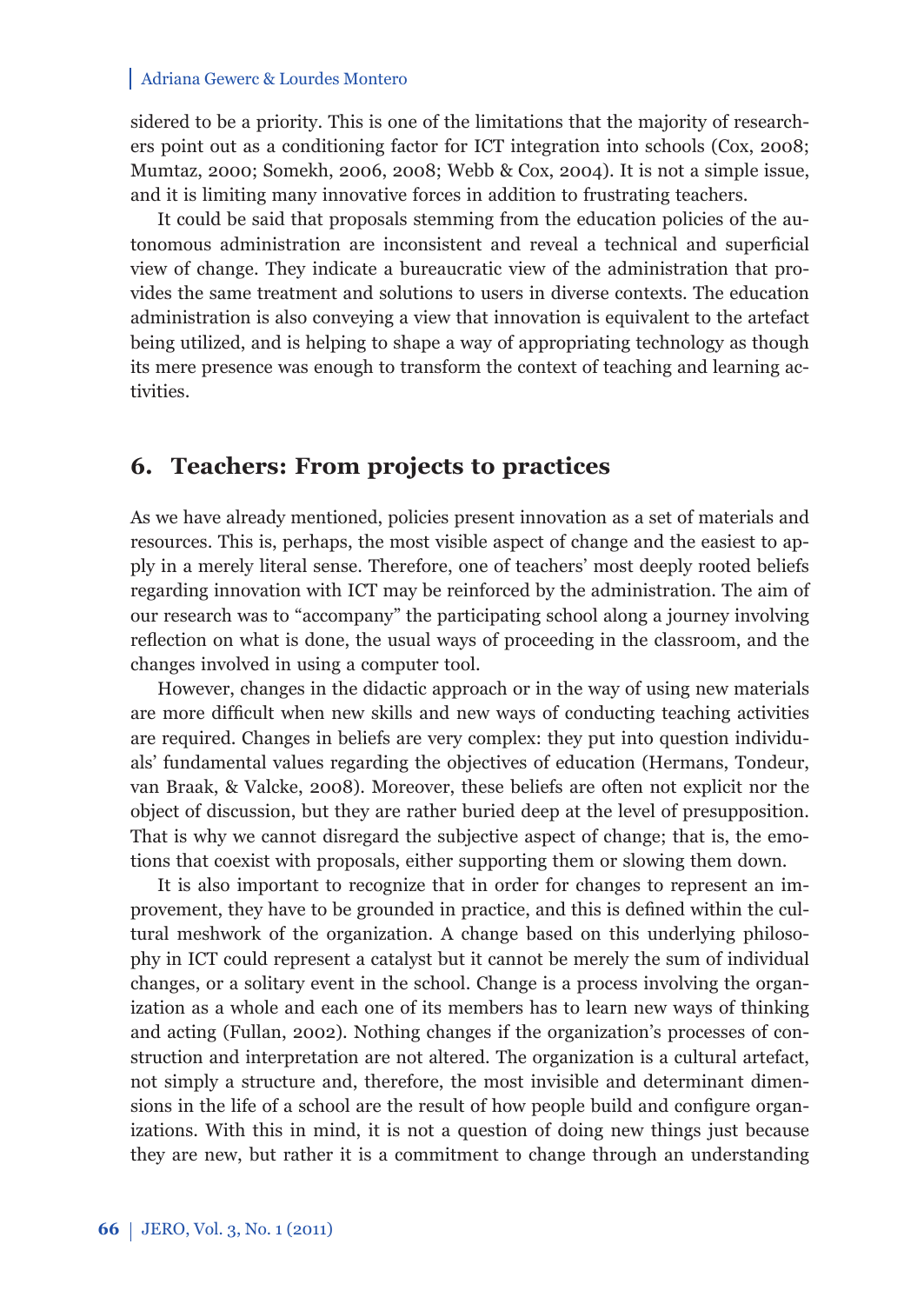and consensus on philosophy and goals. There must be a clear commitment to new ways of understanding and working within the school. As Larry Cuban asserts, "in order for fundamental changes to occur in teaching and learning, we must have an overall reform in the organizational, political, social and technological contexts of schools" (Cuban, 2001, p. 195).

As we can see, the problems surrounding innovation processes with ICT in schools are highly complex, because a variety of elements are interconnected.

To address this issue, we have selected one example of innovation out of the cases studied in our research: the design and implementation of a school's institutional portal. This gives us an opportunity to demonstrate the interplay between the different dimensions involved.

## **7. From school website to institutional portal**

The transformation of a school website into an institutional portal was one of the projects we worked with, specifically at the CRA (Grouped Rural School).

The elaboration of a portal as the virtual space where the school could be visualized was seen as a need after analyzing the possibilities and implications of transforming the school's static website into a dynamic space where the responsibility for updating content would be shared and distributed.

Given the peculiar organizational circumstances of a CRA – isolated unitary schools which are integrated and communicate amongst each other – the possibility of a space for exchanging information and observing the daily routine was appealing to the group of teachers involved in the task.

Previously, the school website was managed by a single teacher who took on all of the responsibility; in contrast, the use of a CMS would make it possible to share the responsibility. It was clear from the outset that having only one person assigned to the task would severely limit the amount of content incorporated, because of the amount of time required and high demands that this work represents in this type of school setting.

The starting point was similar for most of the institutions. As mentioned previously, the education administration plays a limited role in the development of projects. In this particular case, it provided a server for the websites of the schools under its authority, but offered no resources for design or maintenance. It is up to the teaching staff to do this job, and in most cases done by one colleague with the skills, knowledge, and initiative to do so.

From the organizational point of view, this situation has sometimes generated micro-policy issues, because decisions are not made by consensus. A clear division is produced between computer illiterates and the initiated ones, who can expect to keep control from a position of power. They offer everything to the school, but without implicating the rest of the teaching staff.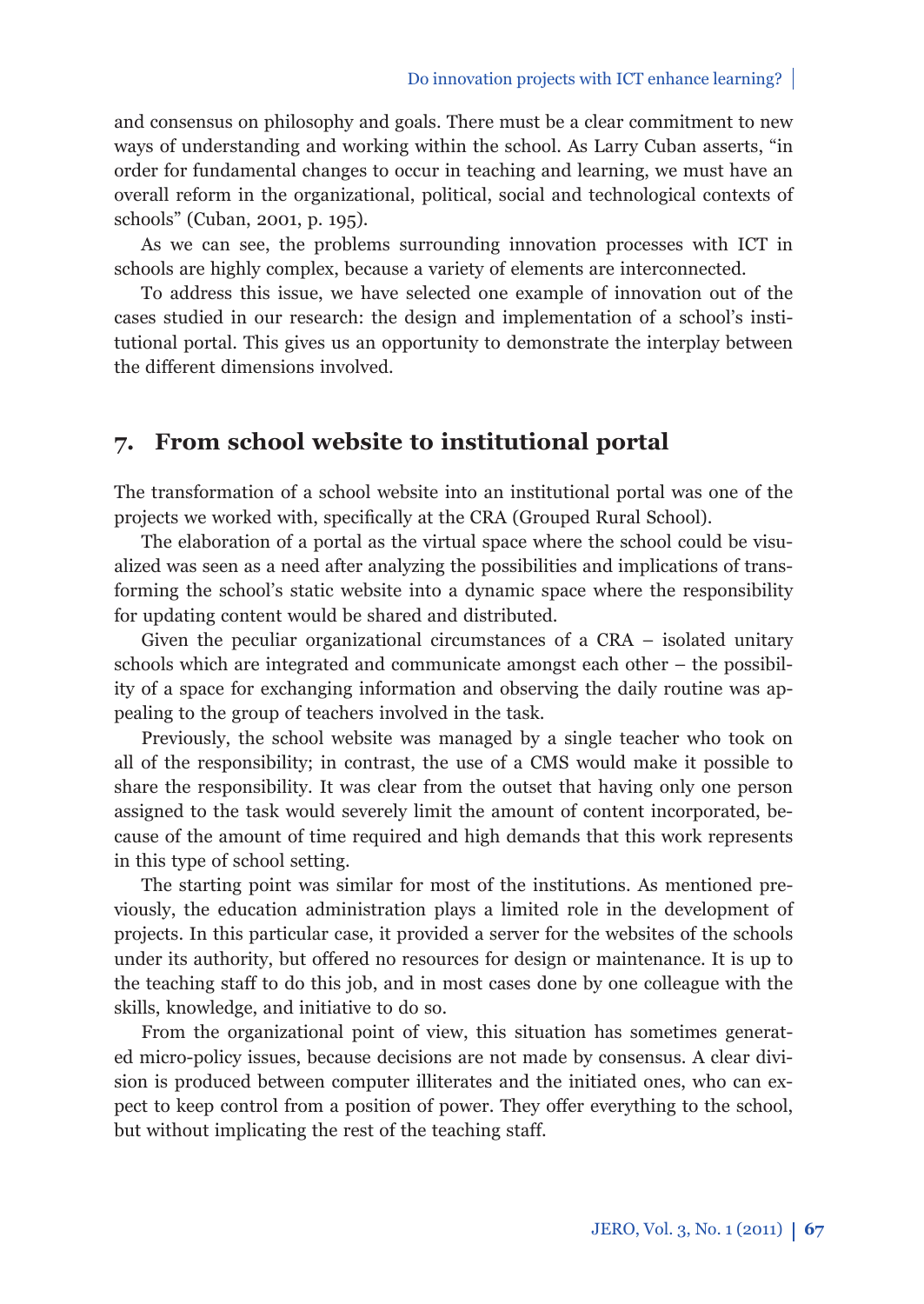In contrast, our proposal of designing a portal was presented as a collective effort. At all times it was understood that the virtual space had to reflect the complexity of the CRA's organizational structure. The intention was for this space to be an open window to the teaching community that implicated the group of schools and the families belonging to the educational community. A space for sharing what is done in the intimacy of the classroom with colleagues and students; a place where processes can be transparent while at the same time serving as a channel for information and communication. This was the basic need felt at an institution made up of schools scattered in a rural area of Galicia.

The decisions taken throughout the project pointed in this direction. We would like to highlight the following issues:

- Every school has a space for its own news, and if the news is important it goes to the home page. This has made the portal more dynamic and has made the activities at each school more transparent. Some schools produce a lot of news and others do not.
- Students can write their views on activities carried out in the school, or make comments in the portal, as part of their class work. This is possible when there are few students in each classroom. In any case, decisions are taken in assembly to write or to reply to a comment (regarding news or comments from other schools). It is done jointly and is part of pre-school and elementary school reading/writing activities.
- Parent participation is also made possible and encouraged. Through the portal, they can see what activities their children are doing and make comments. Currently, work is in progress to provide parents with their own space within the portal for communication, presenting ideas, news, and so on.

In short, for the participating teachers the portal has been a way of opening the classroom to the community. In addition, this has meant a path of reflection on practice itself because it has had to be rethought in order to be narrated, registering the daily work through images or diaries and, by adding it to the website, also assuming the risk of comments. It was a truly enriching process of intense professional development, both for the participating teachers and the collaborating team of university researchers.

We are interested in highlighting this experience, because it is an example of a different way for schools to appropriate technology. Generally, it is assumed that integrating ICT into schools exclusively involves classroom work, and institutional spaces are left out. Our study identified specific aspects of organization and micropolicy that are in play when a collective activity projects the school outward. The fears of being revealed, or feeling exposed to outside comments are the product of opening the school up to the community. Previously, this had been neither so clear nor so visible. These issues denote the school culture and its modification by new environments that "force" established communication structures to change. If organizational culture is understood to be a set of code that a number of people can decipher because they share the same habitat (López Yáñez, 2005), this new space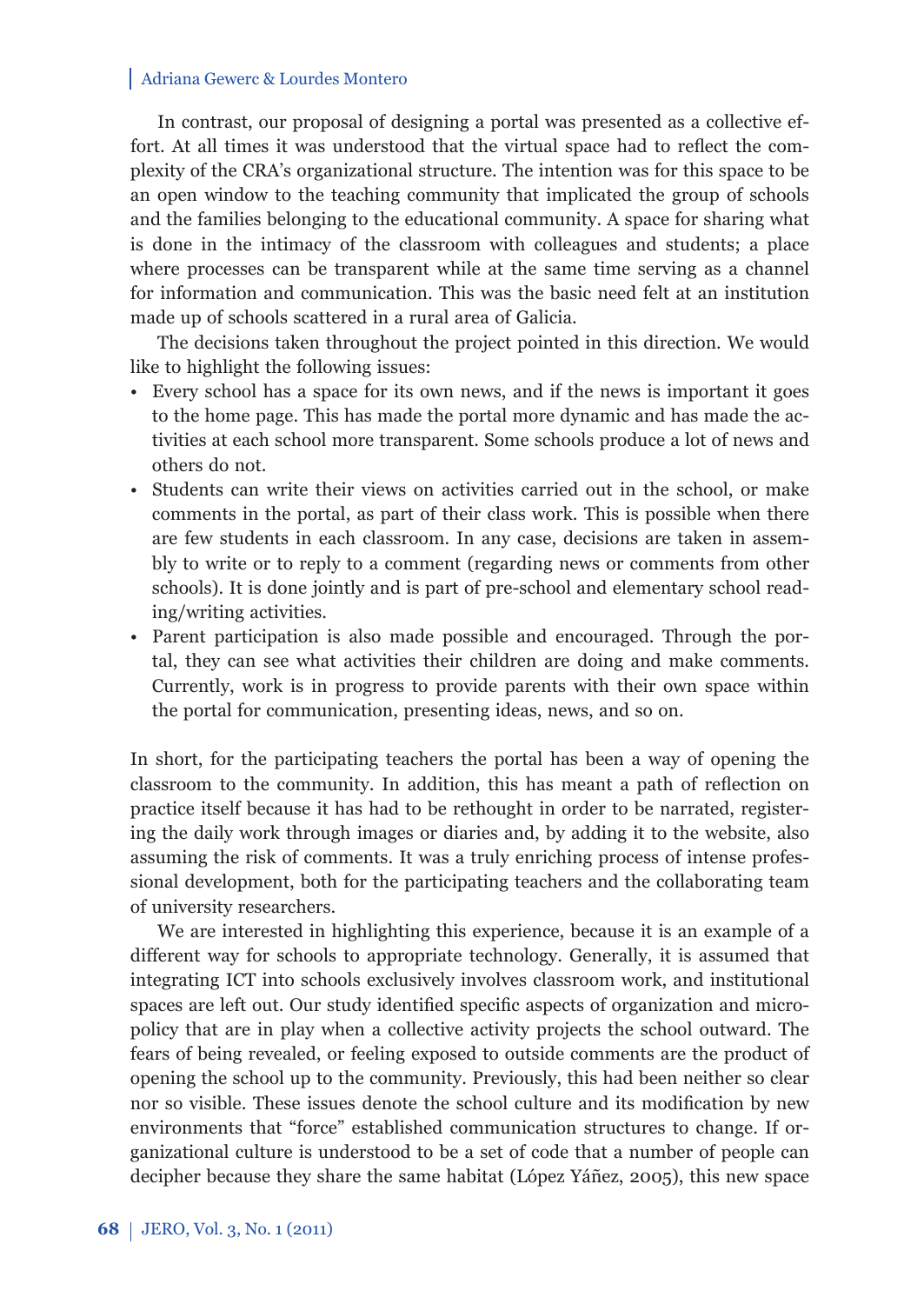forces modalities to be rethought and can stir up some of those old codes to build new meanings.

The portal belongs to the school as a whole and becomes a common space. It is another school space to be visited by different members of the educational community or from outside. Becoming aware of this also requires rethinking the place afforded to virtual spaces in institutions, as real places that make it possible to do things, instead of entities that are "uploaded" and where the initiated ones take possession of. It involves appropriating technology in a critically creative way and enabling communication with an awareness of the environment, establishing new relationships and expressions that show the school's identity as an educational organization.

### **8. Discussion**

As has been reflected throughout this text, the issue of innovation in schools involves many dimensions: political, institutional and personal considerations. Innovation is the magic word, invoked constantly and in most cases referring to the demands of the knowledge economy. From the theoretical perspective of our research, it cannot be said that everything done with ICT is innovative. More than once, we have come upon proposals that tended to repeat routine activities with new devices, in the vein of what Perkins  $(1995)$  called the "finger tip" effect. However, we have learned that technologies are not innocent. Insofar as they are re-mediating educational practices (Crook, 1998), some aspects are being modified by their use. Perhaps these are small changes that go unnoticeable at first view, but they cannot be overlooked. If we reflect on them together with teachers, we may be able to move forward towards deeper changes, or even towards a paradigm shift as is suggested by Nachmias, Mioduser, and Forkosh-Baruch (2008). A fine line separates change from non-change. Often it is better crossed not by completely severing it, but rather with small scratches to weaken it.

Attempting to capture and analyze innovation processes with ICT that take place in schools has been a very ambitious research project and this manuscript can hardly hope to go into all the details of the findings, nor delve into each of its aspects. Our intention has simply been to show some brushstrokes of the picture.

By entering schools, sharing the teaching staff's daily routine, their worries and discoveries, living the quotidian urgency that is not always appreciated, we have been able to observe the limitations and possibilities of innovation processes with ICT from a very different perspective to that we have when reading other research with a lower level of involvement.

To mention and summarize some of the limitations and possibilities we found in the processes of disruptive use of ICT, firstly, we must refer to education policies themselves. We concur with Somekh (2008), who indicates that the greatest difficulty lies in that politicians have not yet understood the importance of innovation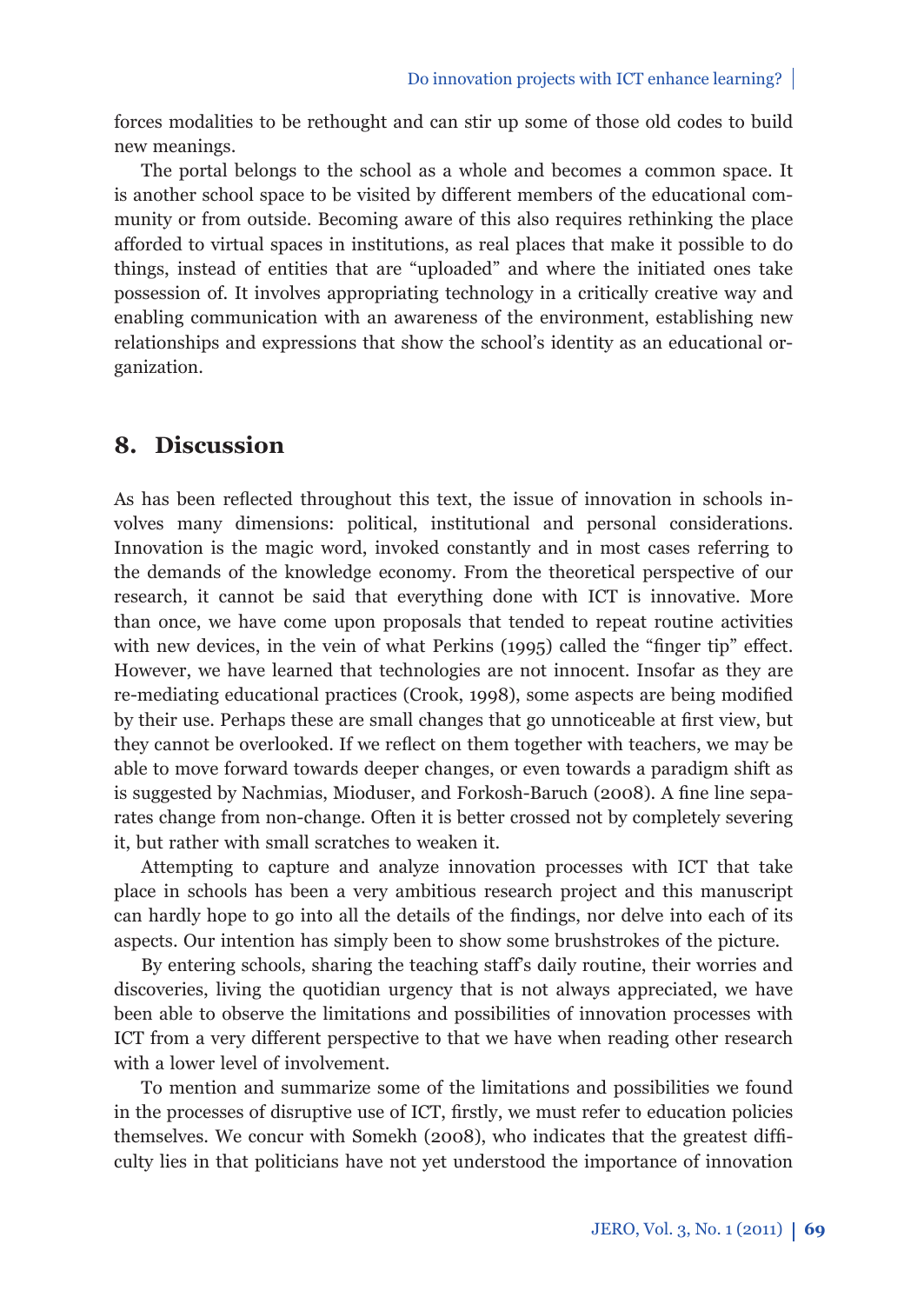processes. From the analyses conducted to date, we conclude that there must be a structural problem that disorients the teaching staff, "traps" them and alienates them from their work. This lack of understanding is apparent in policies that range from an implicit undervaluing of teachers to a technical vision of their occupation. Schools and teachers are faced with a dilemma between their traditional role as keepers of cultural traits and the demands for innovation made by the knowledge society. The lack of clear policies and an overly technical focus generate apprehension in the midst of an avalanche of demands and a great amount of "new" information to be processed (technical handling, new contents, a new student-centred educational concept, etc.) ICT are being used as a political instrument for the innovation discourse, but appropriate measures are not being implemented (systematic and continuing education; organizing school schedules in accordance with ICT use; relevant contents for education in the knowledge society, continuity of teachers at the same school, etc.).

Therefore, ICT use is adapted to the current school culture, contents and teaching methodology.

In this respect, we agree with many other researchers that list the following elements as inhibitors: lack of experience with ICT; little on-site technical support; lack of specialists teachers in schools, absence of administrative support; organizational change; lack of access time and need for financial support; preconceptions regarding ICT and their relation to knowledge; and prevailing views on education. (Cox, 2008; Law et al., 2008; Mumtaz, 2000; Somekh, 2006, 2008; Webb & Cox, 2004).

The innovation projects carried out in the research provide examples of a different possibility. During this time, the teaching staff has had the university research team as a travel companion and has enjoyed the benefit of such things as advice and technical support on problems that arise, updates and adaptation and specifically designed software. Undoubtedly, this has had an influence on basic conditions, and thus, our main concern has been the sustainability of the proposals especially to prepare for when the researchers are no longer at the participating schools. Therefore, we have focused on cultural rather that technical changes. In a sense, this provides only relative stability, because cultures are in flux and dependant on emerging needs and problems. The main concern has been to delve deeper into the mechanisms that introduce reflection into the teaching framework. This is because we understand reflection to mean a technology that becomes a strength amidst the avalanche of changes that are thrust upon us. We would like to emphasize that at each of the institutions where research was carried out we came upon charismatic individuals, positive leaders of change, professionals eager for career development and to learn. And this has been one of the most evident potentialities in the process.

Other aspects stand out as clear obstacles to using ICT as a disruptive instrument. The most significant are related to teachers' beliefs that transcend what goes on in the classroom; that is, teachers' beliefs regarding ICT and their value for the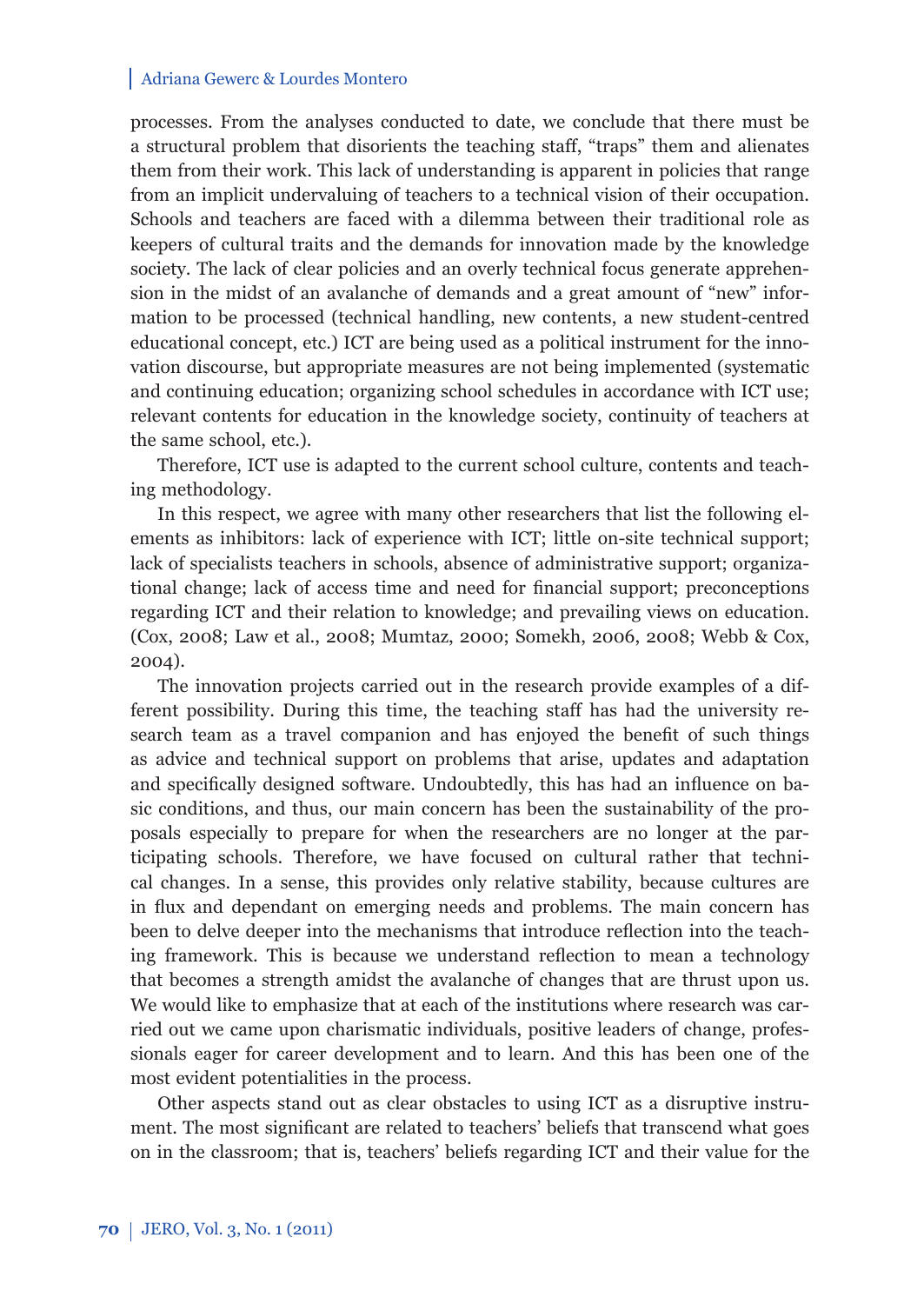educational process; their concept of knowledge and the curriculum; and their concept of teaching itself.

Elements such as the fear of losing control of students and activities involving too much memorization limit the potential of these new tools for changing daily classroom routine.

Have ICT improved learning during this process? Work with teachers fostered the professional development of all those involved. From that perspective, there has undoubtedly been a considerable enrichment. Moreover, the learning experience in the classroom has benefited, for example, by introducing the communication dimension in the example described earlier. It is not easy to give a conclusive answer to the question, because improvements are difficult to perceive in the short term. What we are sure of is that introducing ICT into the experience, through reflection, questioning and analysis has "upset" the ready-made proposals, forcing them to be re-thought and pointing the way towards a new way of teaching and learning.

The theoretical-methodological approach chosen has required all researchers (whether university researcher or school teacher) to continually analyze their role in the context of the schools.

The experience brought together two types of researchers to collaboratively study school reality and significant problem areas: one group was from the university and the other from the schools themselves. These two groups represent different cultures, working atmospheres and backgrounds. Working together has represented a continual theoretical-practical clash and a shock to deep-rooted identity issues leading to a rethinking of "traditional" roles for researchers and teachers. This cannot be solely theoretical because they involve beliefs, assumptions, emotions and images that imply an identity transformation process. The study was conceived with "us" as a goal, and that generated a clash of cultures with occasional tension. All those involved in this study, whether university researchers or school teachers, have had to rethink their practice. Thus, we agree with Kemmis (2009, p. 463) in that "action research changes people's practices, their understandings of their practices, and the conditions under which they practice. It changes people's patterns of meta-practice: a practice that changes other practices. It transforms the sayings, doings and relating that compose those other practices".

### **References**

- Area, M. (2004). *La educación en el laberinto tecnológico. De la escritura a las máquinas digitales*. Barcelona: Octaedro.
- Avgitidou, S. (2009). Participation, roles and processes in a collaborative action research project: A reflexive account of the facilitator. *Educational Action Research*, *17*(4), 585–600.
- Ball, S. (2007). *Education plc. Understanding private sector participation in public sector education*. New York: Routledge.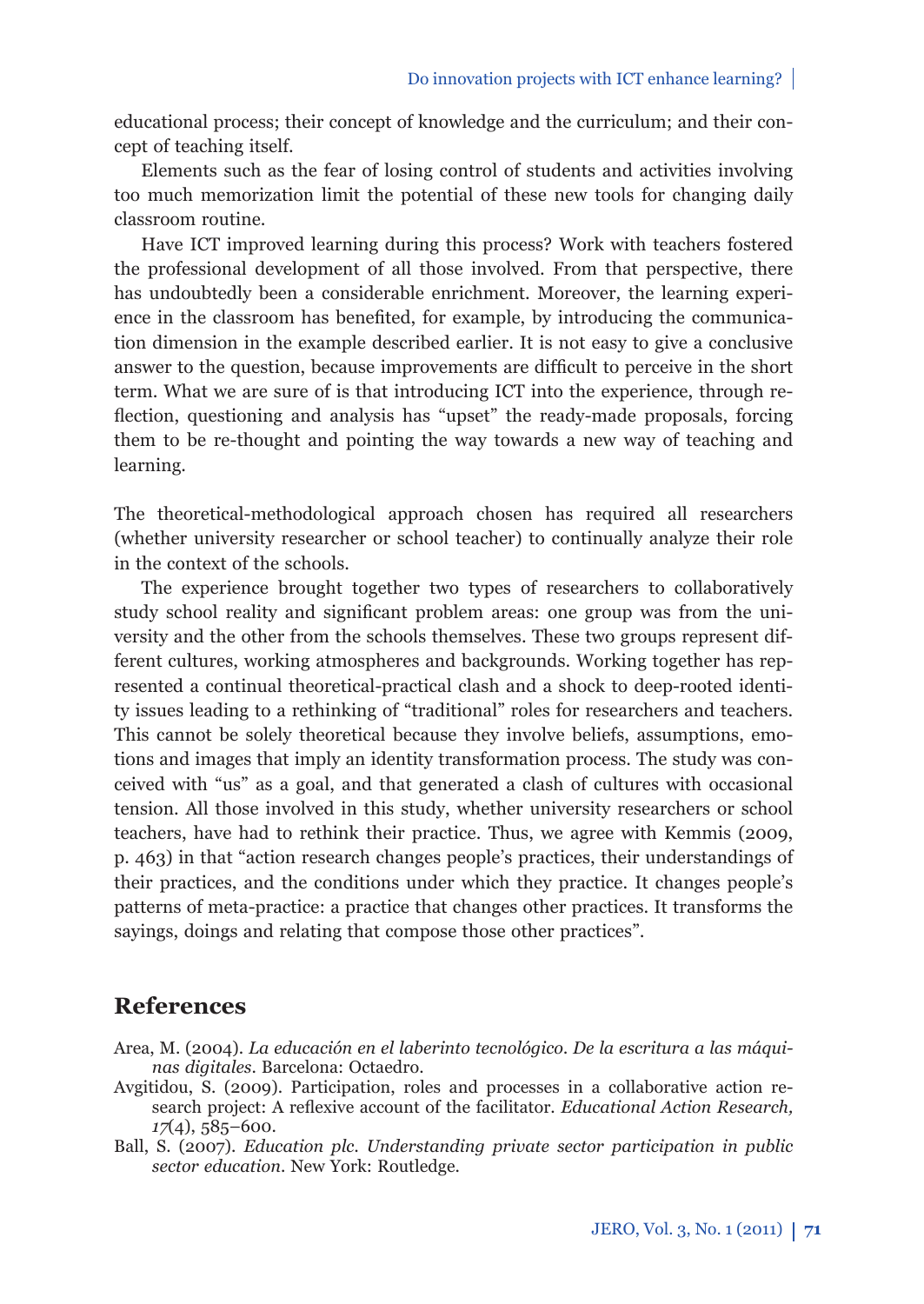- Cochran-Smith, M., Feiman-Nemser, S., & McIntyre, J. (Eds.). (2008). *Handbook of research on teacher education: Enduring questions in changing contexts.* New York: Routledge.
- Cochran-Smith, M., & Lytle, J. (2003). Más allá de la certidumbre: Adoptar una actitud indagadora sobre la práctica. In A. Lieberman & L. Miller (Eds.), *La indagación como base de la formación del profesorado* (pp. 65–79). Barcelona: Octaedro.
- Cox, M. J. (2008). Researching IT in education. In J. Voogt & G. E. Knezek (Eds.), *International handbook of information technology in primary and secondary education. Part two* (pp. 259–295). New York: Springer.
- Crook, C. (1998). *Ordenadores y aprendizaje colaborativo*. Madrid: MEC/Morata.
- Cuban, L. (1986). *Teachers and machines. The classroom used of technology since 1920*. New York: Teachers College.
- Cuban, L. (2001). *Oversold & underused*. Cambridge, MA: Harvard University Press.
- Drent, M., & Meelissen, M. (2008). Which factors obstruct or stimulate teacher educators to use ICT innovatively? *Computers & Education*, *51*(1)*,* 187–199.
- Escudero, J. M. (1995). La integración de las nuevas tecnologías en el curriculum y el sistema escolar. In J. L. Rodríguez Diéguez & O. Sáenz (Eds.), *Tecnología educativa. Nuevas tecnologías aplicadas a la educación* (pp. 397–412). Alcoy: Marfil.
- Fullan, M. (2002). Los nuevos significados del cambio en educación. Barcelona: Octaedro.
- Fullan, M., & Stiegelbauer, S. (2000). *El cambio educativo. Guía de planeación para maestros*. México: Trillas.
- Fundación Orange (2008). *E-España 2008. Informe anual sobre el desarrollo de la sociedad de la información en España.* Retrieved from http://fundacionorange.es/ areas/25\_publicaciones/e2008.pdf
- García Gómez, R. (2004). *Innovación, cultura y poder en las instituciones educativas.* Madrid: MEC/CIDE.
- Gather Thurler, M. (2004). *Innovar en el seno de la institución escolar.* Barcelona: Graó.
- Gewerc, A. (2002). Crónica de un proceso anunciado: La integración de las tecnologías de la información y la comunicación en escuelas primarias de Galicia. In E. Pernas, & I. Doval (Eds.), *Novas tecnoloxías e innovación educativa en Galicia* (pp. 211– 228). Santiago: ICE-Universidad de Santiago de Compostela*.*
- Gewerc, A. (2007). *Universidad y sociedad del conocimiento: ¿Es el e-learning la única respuesta?* Retrieved from http://unisic.usc.es/informes/Informe\_final\_proyec toA-Definitivo.pdf
- Gewerc, A., & Pernas, E. (1998). Los usos del ordenador en el aula: Análisis de las observaciones de los alumnos/as de magisterio en prácticas. *Innovación Educativa, 8,* 295–305.
- Gewerc, A., & Pernas, E. (2004). Todo a pulmón: Experiencias de introducción de las TIC en las escuelas. *Organización y gestión de centros educativos*, *3*, 267–278.
- Gewerc, A., & Vidal-Puga, P. (2002). *Llegan los ordenadores a los centros escolares: ¿Cuál es la situación en Galicia y qué dicen los profesores?* Paper presented at the II Congreso Europeo de Tecnologías de la Información en la Educación y la Ciudadanía: una visión crítica, Barcelona, Spain.
- Glaser, B. G. (1978). Theoretical sensitivity: Advances in the methodology of grounded theory. Mill Valley, CA: Sociology Press.
- Glaser, B. G. (2002). Conceptualization: On theory and theorizing using grounded theory. *International Journal of Qualitative Methods, 1*(2). Retrieved from http:// ejournals.library.ualberta.ca/index.php/IJQM/index.
- Hargreaves, A. (2002). Sustainability of educational change: The role of social geographies. *Journal of Educational Change, 3*(3–4), 189–214.
- Hargreaves, A. (2003). *Replantear el cambio educativo. Un enfoque renovador*. Buenos Aires: Amorrortu.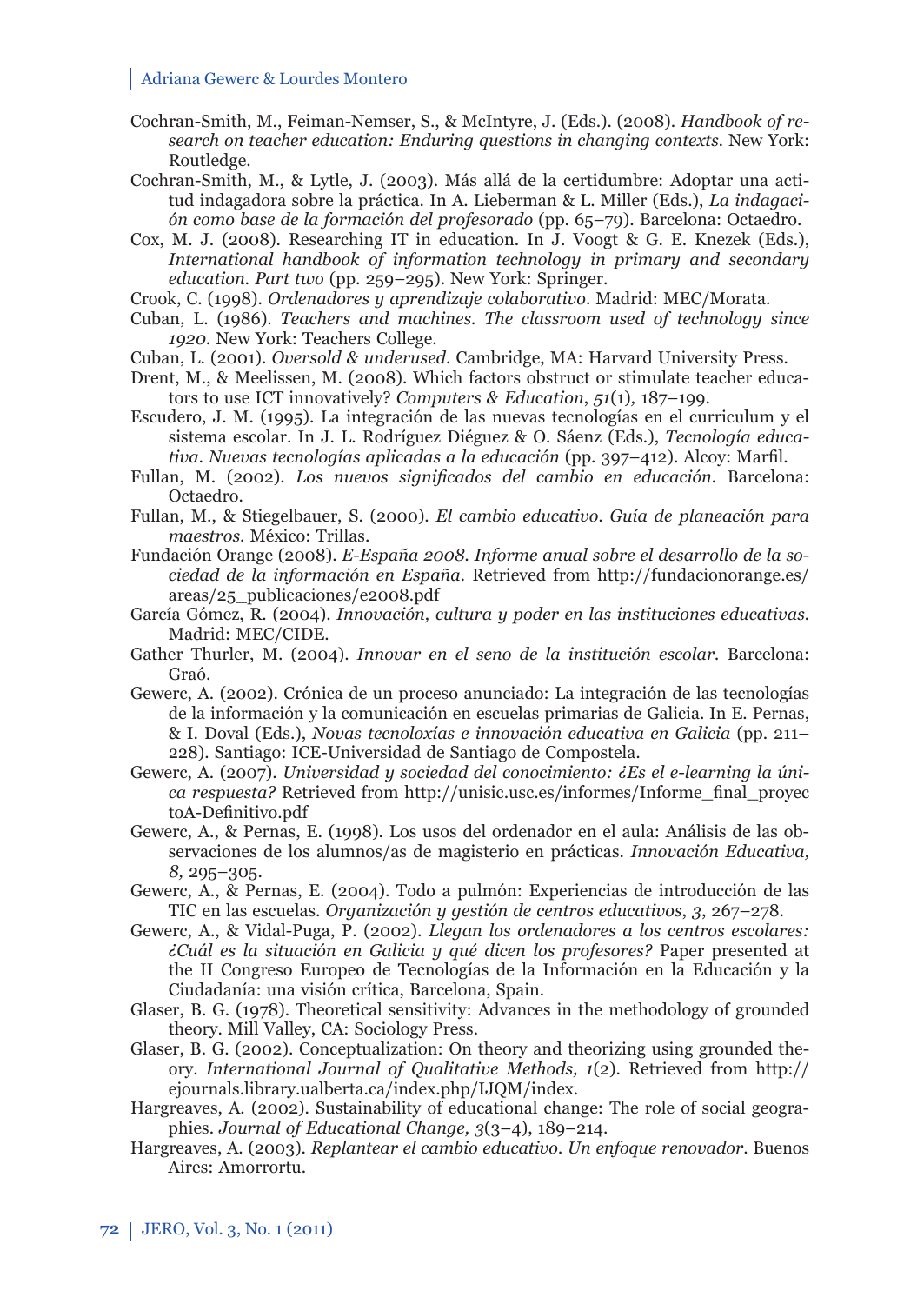- Hargreaves, A., & Fink, D. (2006). Estrategias de cambio y mejora en educación caracterizadas por su relevancia, difusión y continuidad en el tiempo. *Revista de Educación, 339*, 43–58.
- Hargreaves, A., & Fink, D. (2008). *El liderazgo sostenible: Siete principios para el liderazgo en centros educativos innovadores*. Madrid: Morata.
- Hermans, R., Tondeur, J., van Braak, J., & Valcke, M. (2008). The impact of primary school teachers' educational beliefs on the classroom use of computers*. Computers & Education, 51*(4), 1499–1509.
- Hernández, F., & Sancho, J. M. (2001). A case study on the relationship between the innovative process of a secondary school and the reform of the Spanish national curriculum. In C. Sugrue & C. Day (Eds.), *Developing teachers and teaching practice. International research perspectives* (pp. 245–254). London: Routledge.
- Kemmis, S. (2009). Action research as a practice-based practice. *Educational Action Research, 17*(3), 463–474.
- Kemmis, S., & McTaggart, R. (1988). *Como planificar la investigación acción*. Barcelona: Laertes.
- Kemmis, S., & McTaggart, R. (2000). Participatory action research. In N. Denzin & Y. Lincoln (Eds.), *Handbook of qualitative research* (2nd ed., pp. 567–605). London: Sage.
- Korthagen, F., & Vasalos, A. (2005). Levels in reflection: Core reflection as a means to enhance professional growth. *Teachers and Teaching, 11*(1), 47–71.
- Latorre, A. (2004). *La investigación-acción. Conocer y cambiar la práctica educativa*. Barcelona: Graó
- Law, N. (2008). Teacher learning beyond knowledge for pedagogical innovations with ICT. In J. Voogt & G. Knezek (Eds.), *International handbook of information technology in primary and secondary education* (pp. 425–434). New York: Springer.
- Law, N., Pelgrum, W., & Plomp, T. (2008). *Pedagogy and ICT use in schools around the world. Findings from the IEA SITES 2006 study*. Hong Kong: Springer.
- Lieberman, A., & Miller, L. (2003). *La indagación como base de la formación del profesorado.* Barcelona: Octaedro.
- López Yáñez, J. (2005). *La ecología social de la organización. Una perspectiva educativa.* Madrid: La Muralla.
- Marcelo, C. (2008). Estudio sobre la innovación educativa en España. In J. Gairín & S. Antúnez (Eds.), *Organizaciones educativas al servicio de la sociedad* (pp. 513– 520). Madrid: Wolters Kluwer.
- Martínez-Bonafé, J. (2008). Pero ¿qué es la innovación educativa*? Cuadernos de Pedagogía*, *375*, 78–82.
- Martínez-Bonafé, J., & Adell, J. (2004). Viejos y nuevos recursos y tecnologías en el sistema educativo. In J. Gimeno & J. Carbonell (Eds.), *El sistema educativo. Una mirada crítica* (pp. 159–178). Barcelona: CISSPRAXIS.
- Montero, L. (Ed.). (2007). *O valor do envoltorio. Un estudo da influencia das TIC nos centros educativos*. Santiago de Compostela: Xerais.
- Montero, L. (2009). Entre sombras y luces. Un estudio sobre la influencia de las TIC en el desarrollo organizativo y profesional de los centros educativos. In A. Gewerc (Ed.), *Políticas, prácticas e investigación en tecnología educativa* (pp. 133–158). Barcelona: Octaedro.
- Montero, L., & Gewerc, A. (2010). De la innovación deseada a la innovación posible. Escuelas alteradas por las TIC*. Profesorado. Revista de Curriculum y Formación del Profesorado, 14*(1), 303–318.
- Mumtaz, S. (2000). Factors affecting teachers' use of information and communication technology. A review of the literature. *Journal of Information Technology for Teacher Education, 9*(3), 319–341.
- Nachmias, R., Mioduser, D., & Forkosh-Baruch, A. (2008). Innovative pedagogical practices using technology: The curriculum perspective. In J. Voogt & G. E. Knezek